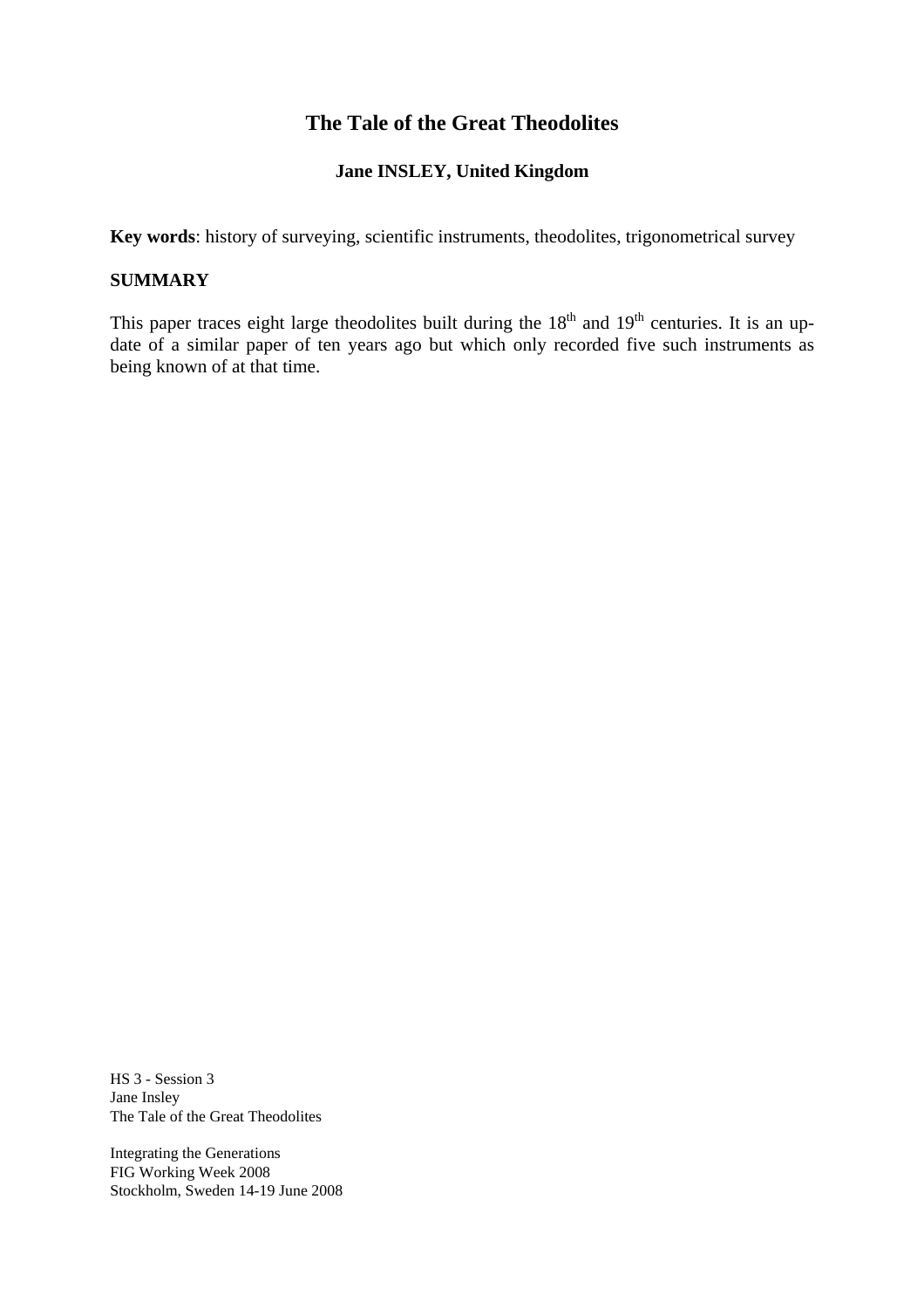# **The Tale of the Great Theodolites**

### **Jane INSLEY, United Kingdom**

#### **1. INTRODUCTION**

In the surveying collection at the Science Museum, London, is the largest theodolite in Europe. In an earlier version of this paper ten years ago It was claimed to be one of only five to have been constructed; now that number has increased to six completed, with another two under construction before events overtook them.

#### **2. THEODOLITE No1**

The story begins in 1783, when the Royal Society of London received a memoir from their French equivalent in Paris, suggesting that it would be extremely advantageous to astronomy to fix the relative positions of the Observatories of Greenwich and Paris. Political, scientific and practical reasons led to the decision that this work would proceed, and the Royal Society chose General William Roy to conduct the English work on its behalf. The field work fell into two parts - the choice and measurement of a base line as the foundation, followed by the measurement and calculation of a series of triangles across Southern England towards the French coast.

These triangles would then be connected by sightings across the Channel to French triangles on the other side. For these angle measurements Roy wanted to be able to take a bearing on a mark over 70 miles distant, with an error in angle of less than 1/80th of a degree. The instrument to do this had a three foot horizontal circle, and as it turned out, took three years to make, from 1784 to 1787. In the meantime, Hounslow Heath was selected as a convenient flat landscape for the initial base. One end of the line chosen was marked with an upturned cannon, which is now a listed monument within the perimeter fence of Heathrow Airport.

Roy's soldiers had to clear furze bushes and anthills away from a line some 5 miles long, conveniently passing the corner of the property belonging to Sir Joseph Banks, the President of the Royal Society, and then make their measurements using specially constructed chains. This work was completed in 1784, but the second part - the angle measurement - could not begin until 1787. The reason for the delay was the very slow progress of the instrument maker Jesse Ramsden in making the instrument.

*"... the contrivance and construction of an instrument new of its kind proposed to be made use of, and more particularly the nicety of its division, whereby it is hoped the angles may be determined to a degree of precision hitherto unexampled, have required much more time than Mr RAMSDEN himself at first imagined. Without meaning to disappoint, this ingenious artist was perhaps in the outset too remiss and dilatory, and accidents having happened when* 

HS 3 - Session 3 Jane Insley The Tale of the Great Theodolites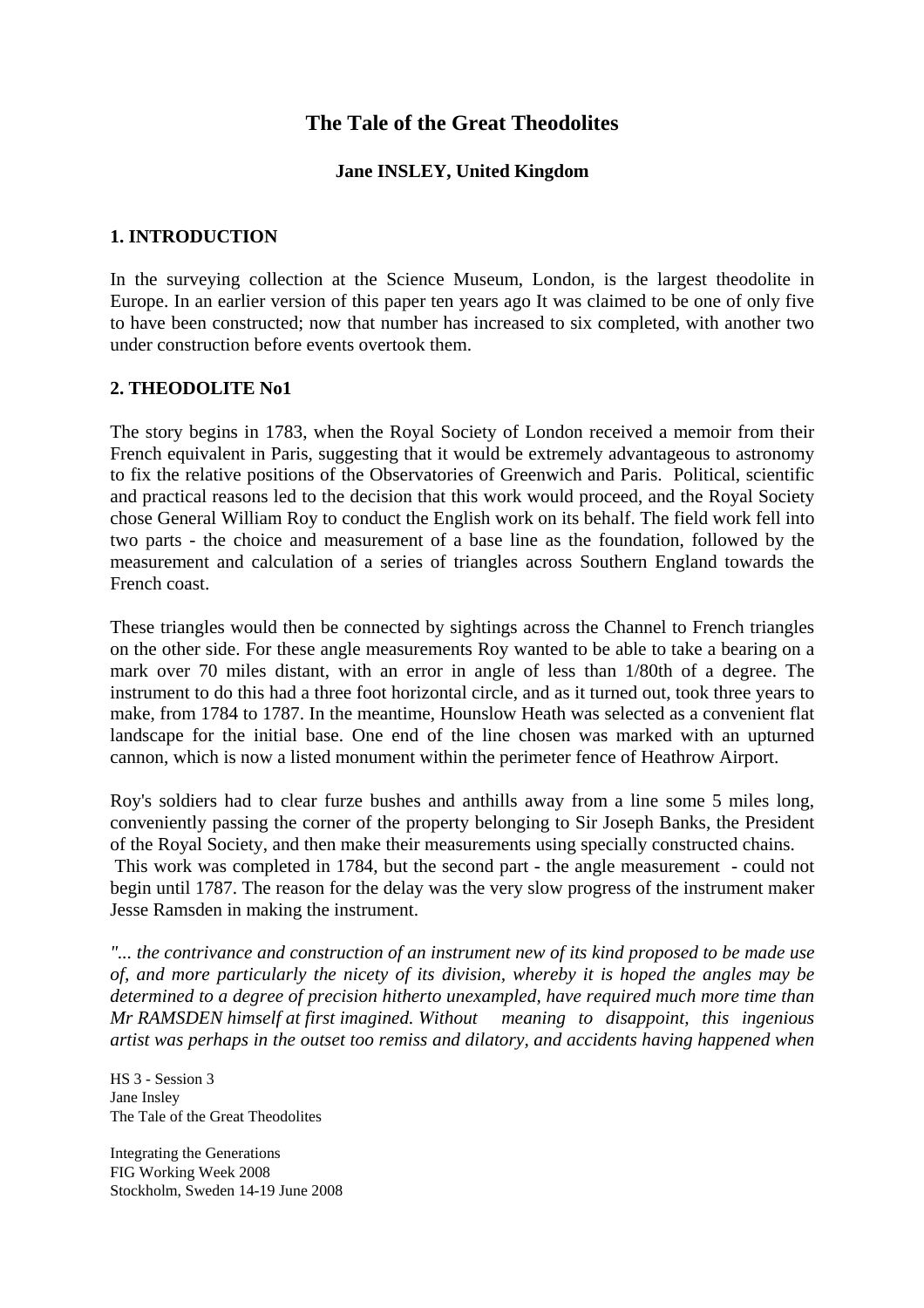*the workmanship was already far advanced, which he could not foresee or prevent, the execution has thereby been greatly retarded. "* 

Reporting on progress to the Royal Society in a series of lectures in 1790, General Roy was quite blunt about the causes of the delay.

*"For several months of the spring and summer of 1787, Mr Ramsden had been seriously at work in endeavouring to finish the instrument. Not having employed a sufficient number of workmen upon it at the outset, it was now evident, that he had even deceived himself, by leaving too much to be done at the latter end. At length, however, the instrument was produced..."* 

What is not shown in the printed record, and thanks are due to Dr Anita McConnell for this, is that Ramsden, who was himself a Fellow of the Royal Society, was in the audience when Roy delivered his paper, and was aghast at what Roy said. He submitted a nine page refutation which is in the archives of the Society, but the committee basically sat on it, and the matter blew over. Ramsden did not really have a leg to stand on - there is copious documentary evidence that he was often extremely late with deliveries, but alas little truth in the story that, summoned to meet King George III, he turned up on the day and time specified, but late by a year.

In the same lecture, Roy produced the first published account of the great theodolite. The printed version went on for some 25 pages, despite his desire to confine himself to the principal parts only, and their method of use.

*It is a brass circle, three feet in diameter, and may be called a great theodolet, rendered extremely perfect; having this advantage in particular, which common theodolets have not, that its transit telescope can be nicely adjusted by inversion on its supports; that is to say, it can be turned upside down, in the same manner that transit-instruments are, in fixed observatories.* 

*The circle is attached by ten conical tubes, as so many radii, to a large vertical, conical hollow axis of twenty four inches in height, which may be called the exterior axis. Within the base of this hollow axis, a collar of cast steel is strongly driven; and on its top there is inserted a thick bell metal plate with sloping cheeks, which by means of five screws, can be raised or depressed a little.* 

Roy was quite explicit that the instrument represented an attempt to create an instrument of observatory quality to go into the field. It is also possible that this is the first description of a transit theodolite, where the telescope could be reversed without taking it out of its mounting, a feature which subsequently became widespread.

He detailed the structure of the base of the instrument, which had to combine strength to take the weight of the telescope, and steadiness for the rotation of the telescope mounting. The use

HS 3 - Session 3 Jane Insley The Tale of the Great Theodolites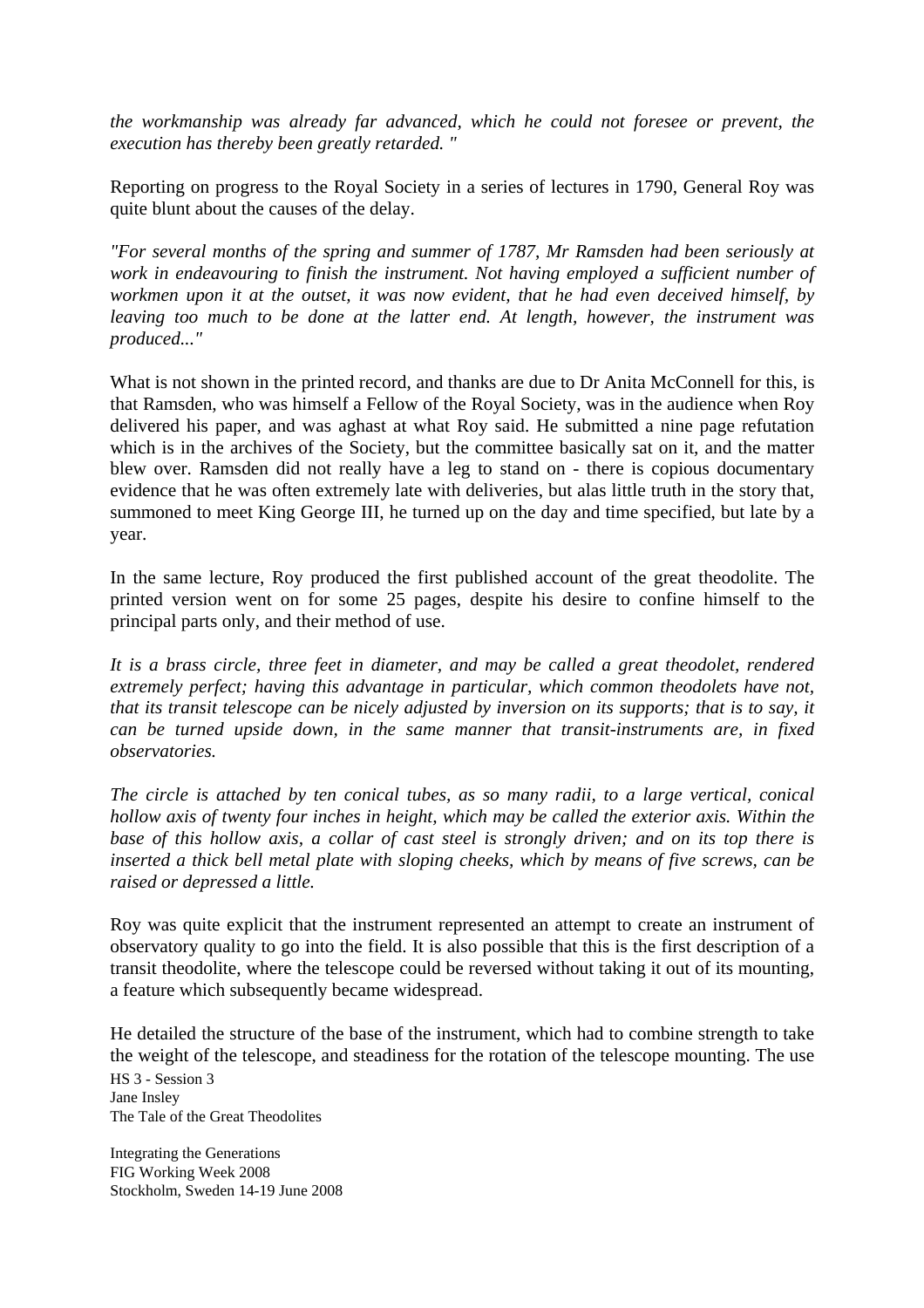of the instrument also involved a considerable amount of ancillary equipment.

*The instrument.....weighed in the whole about 200 lbs. It is contained in two deal boxes;one of a circular form for the body of the instrument; and the other of an oblong square figure, for the transit telescope. Within this last box there is one of mahogany, that holds all the smaller parts of the apparatus. The stand, steps, stools, pullies, ropes, tent and canopy for the scaffold, &c,&c, weighed at least as much more. The whole attiral was transported from place to place, in a four-wheeled spring carriage, drawn by two, and sometimes by four, horses. The carriage part, originally that of a crane-necked phaeton, was presented, with his usual liberality, by Sir Joseph Banks; and upon it was built a kind of caravan, covered with painted oil-cloth, whereby every thing within was kept dry and secure.* 

The triangle series was completed by measuring a baseline at Dunkirk which was then calculated from both sides. The results were within 15 inches of each other over a distance of 39,800 English feet. Roy regarded this as validation of the technique, and the accuracy attainable with the finest instruments used with great care. He went on to recommend that the trigonometrical operation should be continued and gradually extended over the whole island.

*"Compared with the greatness of the object, the annual expence to the publick would be a mere trifle not worthy of being mentioned. In reality, a chief part of the expence, namely, that of fine instruments, has already been incurred; and it would be a pity indeed to suffer them to be laid up and remain useless. The honour of the nation is concerned in having at least as good a map of this as there is of any other country."* 

He also suggested that the East India Company might consider using such an instrument for the Trigonometrical Survey of India. James Rennell, the first Surveyor General of India, was also a member of the Royal Society, was familiar with Roy's work, and his support led to another order being placed with Jesse Ramsden.

## **3. THEODOLITES No2, 3 and 4.**

So the second of the great theodolites was commissioned for India. The instrument was finished in 1791, but Ramsden incorporated several improvements to the design, based on Roy's experience with the first one. He demanded a higher price, which to his astonishment the East India Company refused to pay. His misfortune came to the attention of the Duke of Richmond, former Master of Ordnance, who saw the opportunity to further Roy's idea for a national survey, but under his own control rather than that of the Royal Society. So he sanctioned the purchase of the second theodolite by the Board of Ordnance. The entry in the Expence Ledger of the Board of Ordnance recording the payment of £373.14s. to Jesse Ramsden is now regarded as the founding action of the Ordnance Survey.

In 1798, William Mudge, the superintendent of the Survey, applied to the Royal Society for the loan of the first theodolite, which had been lying unused at their apartments for some time. Permission was granted, and after some adjustments to bring it up to date with the

HS 3 - Session 3 Jane Insley The Tale of the Great Theodolites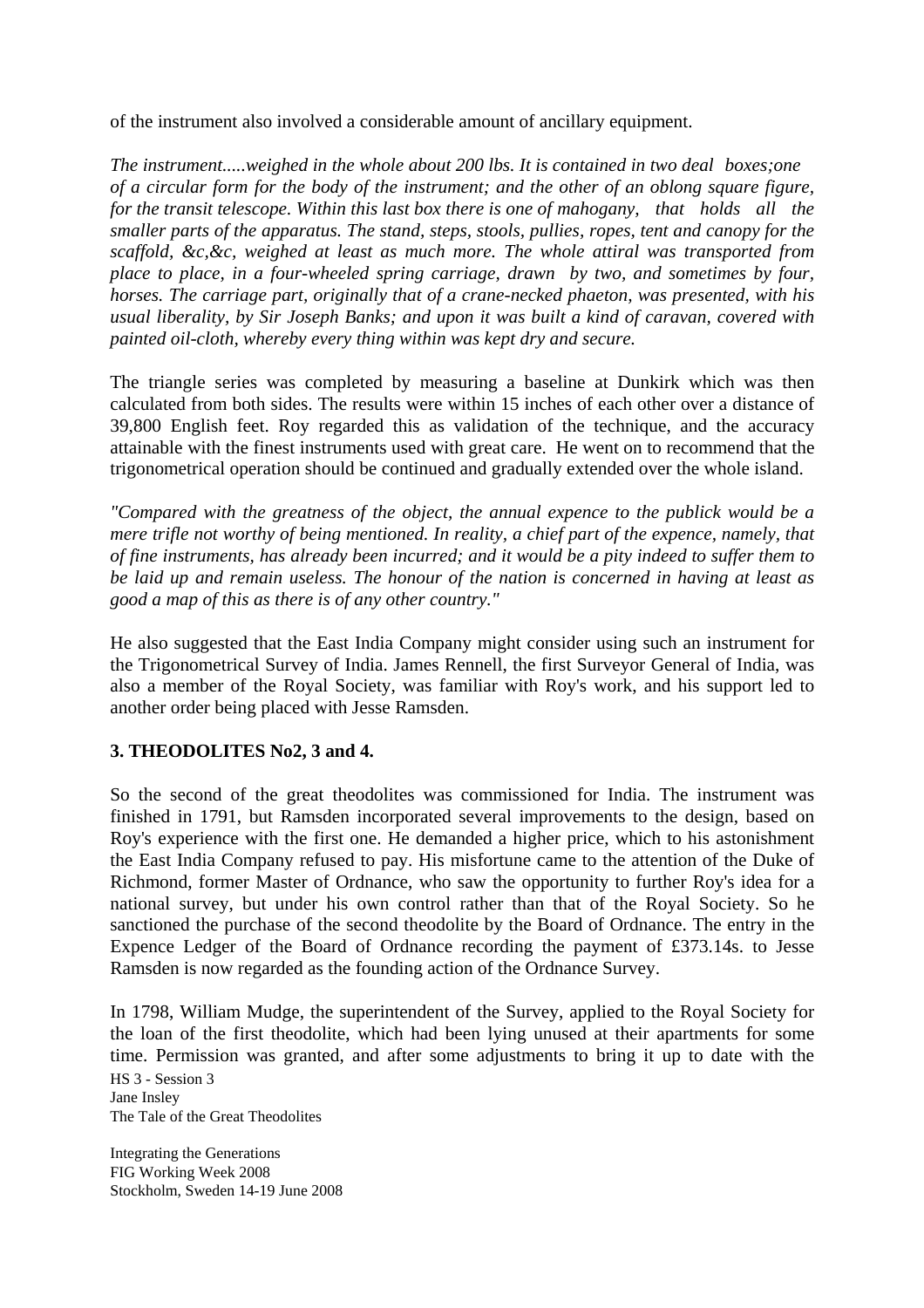second, both theodolites were used to progress the Primary Triangulation of Great Britain up to the middle of the century.

*The ...difference between these instruments is, that the horizontal circle of the[second] is divided to ten minutes, and read by three microscopes; while in the [first] the circle is divided to quarter degrees, or parts of fifteen minutes, and is read by five microscopes: the respective advantage in each case being counterbalanced by the corresponding comparative disadvantage. Each instrument has an extra microscope not generally used, being one of the original pair at 180 [degrees] from one another.* 

The total weight of each instrument without its stand was about 200lbs.

At this point we diverge from the earlier paper to insert a third Ramsden Theodolite. Recent work by Thomas Glatthard, Alfred Bollinger, and Martin Rickenbacher in Switzerland, and Anita McConnell in her work on Ramsden, has revealed that Ferdinand Rudolph Hassler (1770-1843) was working with the geodesist Professor Georg Tralles in a survey of part of Switzerland, and following a tour of European cities and scientists, placed an order with Ramsden in 1794 for an instrument with a three foot azimuth. As Glatthard put it, "Unfortunately it did not reach Berne until 1797. In March 1798 was the French invasion to Switzerland; Switzerland became the Republic of Helvetien (1798-1804). The Ranmsden theodolite was only saved by Tralles cunningly taking it to pieces and the French general Schauenberg considered the single parts to be worthless".

Anita added that it was used subsequently as a transit, then gradually cannibalised. No image is known of this instrument.

The East India Company, having refused to pay Ramsden's bill, turned to another London instrument maker, William Cary, and commissioned him to build another theodolite like the first one. This was done, and the instrument arrived in India in 1802, when it was put immediately to use by Colonel Lambton, the new Surveyor General. However, in 1808 there was a catastrophic accident, described by Lambton's deputy and later successor George Everest in 1830.

*"In raising it in its case to the top of one of the pagodas, the bearing rope which kept the weight from striking against the side of the building snapped when it was half way up,and the instrument, case and all, struck with a violent crash on the sidewall.* 

*The blow was received on the tangent screw and its clamp. The case being insufficient to protect it, was broken, and the limb instead of being a beautiful circle was so distorted as to render it to all appearances , worthless.* 

*Any person but my predecessor would, on witnessing such a disaster, have given the matter up as utterly desperate; but Colonel Lambton was not a man to be overawed by rifles"...."He proceeded to Bangalore, where there was a large establishment of ordnance artificers" .. ."Here he shut himself up in a tent, into which no person was allowed to penetrate save the* 

HS 3 - Session 3 Jane Insley The Tale of the Great Theodolites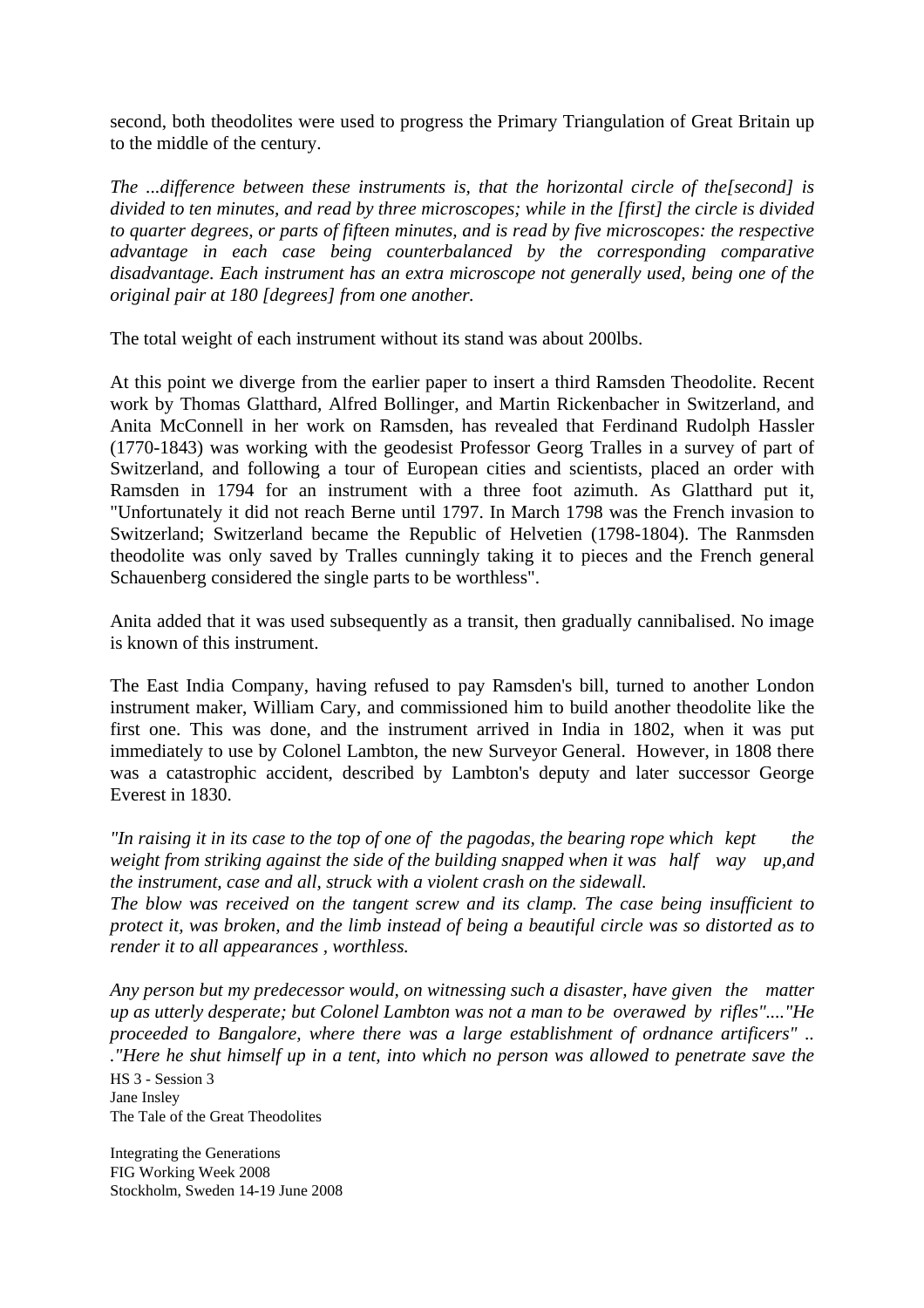*head artificers. He then took the instrument entirely to pieces, and having cut on a large flat plank a circle of the exact size that he wanted, he gradually, by means of wedges and screws and pulleys, drew the limb out, so as to fit into the circumference, and thus in the course of six weeks, he had brought it back nearly to its original form. The radii which had been bent, were restored to the proper shape and length by beating them with small wooden hammers, and this is the instrument with which I had to conduct the Western Series."* 

This theodolite seems to have been accident -prone. In February 1825, Everest reported "a sudden storm accompanied by hail and rain", which blew all his tents down, including the one containing the large theodolite . Fortunately it received no unrepairable injury.

## **4. THEODOLITES 5 and 6.**

After Ramsden's death in 1805, his business was taken over by Matthew Berge (former apprentice, son-in-law, and incidentally responsible for burning a hole in Ramsden's will by hanging it too close to the fire after noticing it had been spilt on). As Anita has discovered, two more three footers were commissioned from Berge for Palermo, for a survey of Sicily, but these despite being described as "almost ready" were never delivered, and their ultimate fate remains a mystery. The lesser instruments ordered at the same time are at Palermo Obeservatory.- See McConnell, chapter 9.

## **5. THEODOLITE no 7**

Shortly after the1825 accident to the Cary/Barrow theodolite, Everest became very ill, and was invalided home, there being some doubt whether he would survive. It took him five years to recover, and he filled this time usefully by ordering new instruments for the Indian Survey to bring it more in line with the Ordnance Survey, and persuading the Honourable Court of Directors of the East India Company that it would be much more effective to set up a Mathematical Instrument Maker in India, so repairs could be carried out with far greater dispatch and technical skill.

He returned to India in 1830, with the instrument maker Henry Barrow, whose first task was to sort out the problems of the Cary theodolite, and with a selection of instruments including another three foot theodolite, this time with flying microscopes. Writing in 1847, Everest commented

*"The large theodolite by Troughton was constructed to the order of the East-India Company between the years 1827 and 1830 by that celebrated artist, who was left to follow his own judgement subject only to such supervision as I might venture to exercise."....it was the first large theodolite constructed for this department in which the principle of flyingmicroscopes and a fixed limb was illustrated; in addition to other improvements"....* 

In 1874 Col Walker remarked that

HS 3 - Session 3 Jane Insley The Tale of the Great Theodolites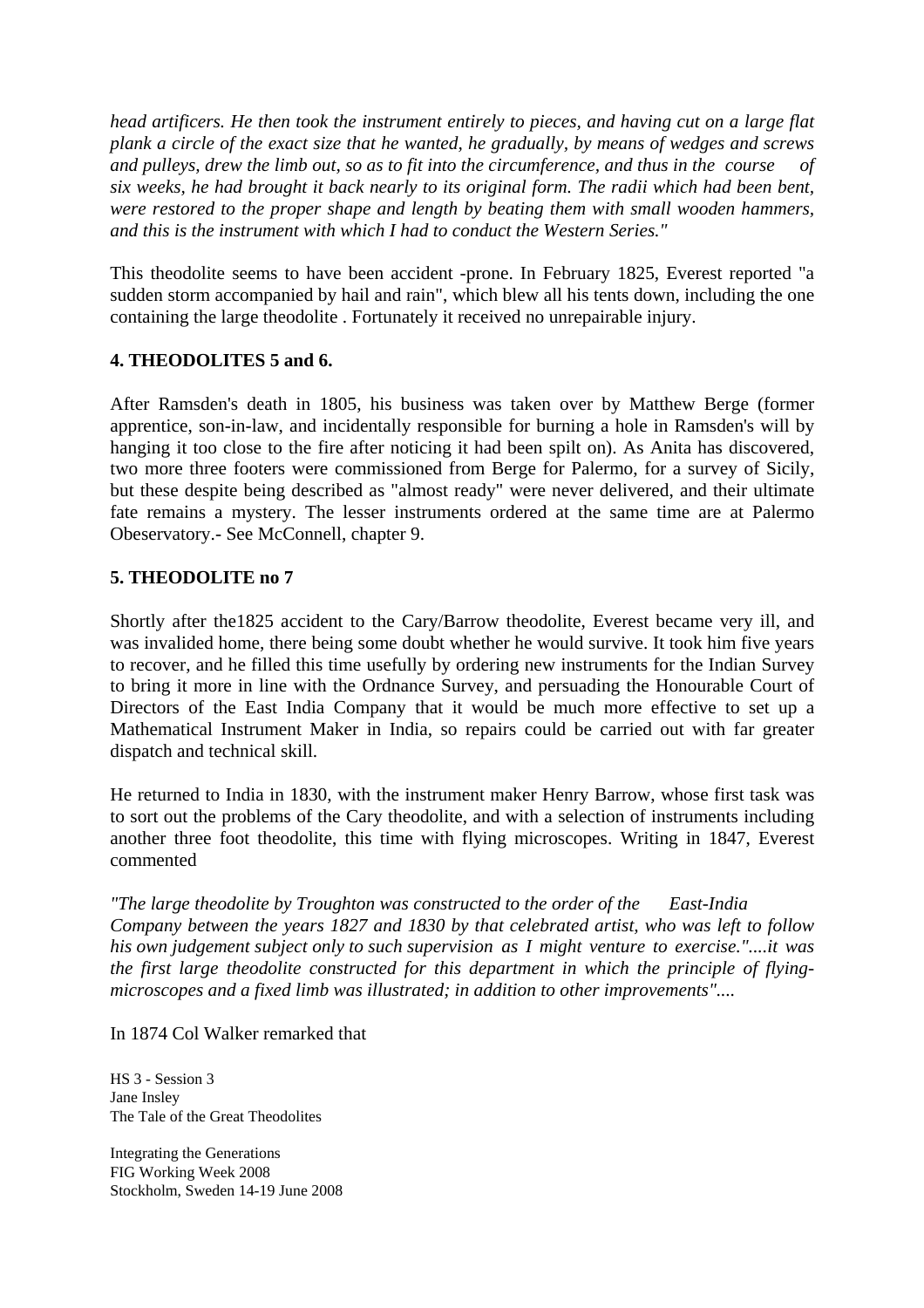*"This is probably the best of all the instruments appertaining to the Survey, and it has been most extensively employed.* 

However, this had not been completely straightforward either.

*It was not the instruments of an inferior class only that required to be modified, but even the best of all were found to need certain alterations before their performances could be made thoroughly satisfactory.....Thus even the great theodolite which was constructed by Messrs Troughton and Simms in 1830, and of which a Committee of Scientific Officers, convened to report on the several instruments brought out to India by Colonel Everest, had expressed unqualified approbation - pronouncing it 'a model of perfection', and recommending "to the Hon'ble the Court, the employment of Messrs Troughton and Simms, on any and every future occasion, for the construction of instruments [for the Survey], in preference to any other artists" - was found on trial to be seriously defective in the arrangements for relieving the pressure of the revolving portion of the instrument on the vertical axis, and of the telescope on its pivots, and until these defects were remedied the instrument could not be made use of.* 

But after that, Everest reported "the instrument not only gave no further uneasiness, but was as perfect in performance as beautiful in appearance." The two theodolites presented the same problem for carriage, but the Indian solution was slightly different.

 *All three packages are invariably carried by men, and are never taken about in carts, for the two-fold reason that good cart roads, crossing the country in all directions, do not exist, and that the instruments can be transported by men, over difficult ground and up to the summits of high hills, with much less risk of injury than they would incur if carried in carts over good roads. The box containing the body of the instrument is the largest and heaviest of the three packages; two bamboo poles are usually fastened to it, one on each side, with ropes, and eight men carry it simultaneously, four in front and four behind, on their shoulders. As packed for travelling the heaviest instrument of all is the Cary-Barrow 36-inch theodolite, the weight of the body of the instrument is 649lbs, the telescope 130lbs, and the stand 232lbs, total 1011lbs; ....* 

The corresponding figure for the Troughton and Simms instrument were: stand 238lbs, body 559lbs and telescope 254lbs, giving a total of 1051 lbs; this in fact made it slightly heavier than the Cary/Barrow one, probably as a result of small adjustments.

The Troughton and Simms instrument remained in active service up to 1873, when it was described as being in store in Calcutta.

#### **6. THEODOLITE No 8.**

However, the Cary/Barrow one had begun to show signs of age by the mid 1850s, and moves were initiated to replace it. The problem was given to Col Strange, a former surveyor who had retired to England, but was still active; he was given the task of designing and superintending

HS 3 - Session 3 Jane Insley The Tale of the Great Theodolites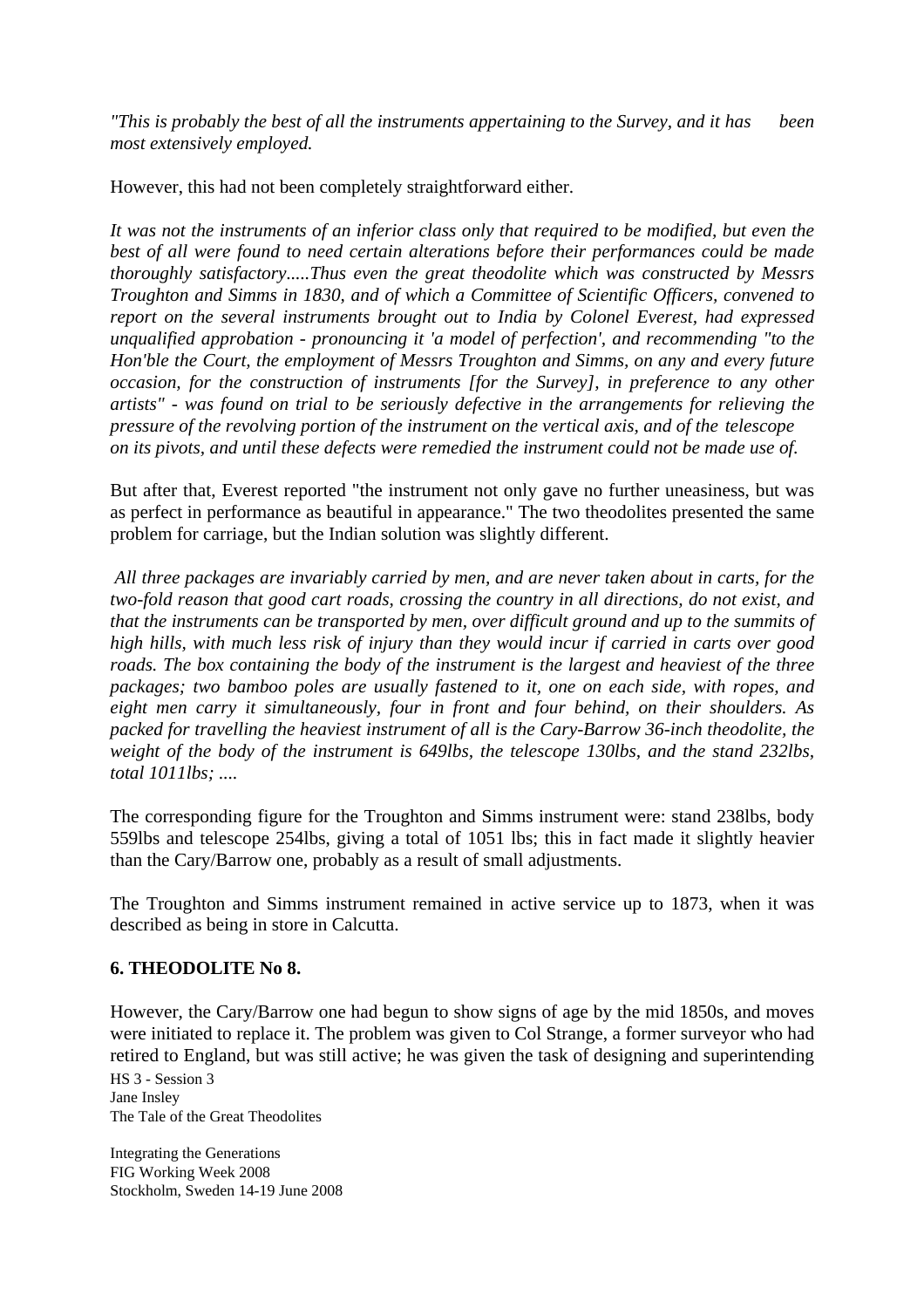new instruments, and also of testing and examining all instruments ordered for India. Sir Andrew Scott Waugh, then Surveyor- General of India, drew up a "*Specification of a New Great Theodolite"* in 1855

It took a spell of sick leave in 1857 for Strange to be able to find the time to prepare the drawings, which he took home to England in 1859. At the Great Exhibition of 1862, he became acquainted with aluminium bronze, an alloy of 90 parts copper with 10 parts of aluminium, with three times the rigidity of ordinary gun metal, and included its use to lessen the total weight of the instrument. Presenting the new theodolite to the Royal Society in 1867, he explained

*It is now ten years since the work was placed in the hands of Messrs Troughton and Simms - a long period certainly. The delay has arisen from several causes - from the removal of the factory of that firm to Charlton, from the necessity for various modifications and some experiments, particularly on aluminium bronze as the material for some portions of the instrument, from the time occupied in the designing, supervising, and testing the other numerous and important instruments...and finally, from the time which my duty of superintending the whole scientific instrument supply of India necessarily occupies.* 

In enumerating the various parts, Strange specifically mentions his certainty that the flying micrometer arrangement was preferred and is superior for instruments of this sort. He described a new method of supporting the weight:

*The moving parts of the instrument... constitute a very ponderous mass, weighing 284 lbs. If the whole of this weight were allowed to bear on the flange of the vertical axis, the friction would be so great as almost to cause cohesion....* 

*The arrangement adopted for the present instrument is.... three rollers, of larger diameter than before... of steel,.... supporting the weight on their circumferences precisely as is now customary with heavy revolving observatory domes. The friction is therefore no longer of the rubbing, but of the rolling kind.* 

So here we have a field instrument incorporating features taken from the observatory building, as well as the optical instruments within!

In a supplementary note, he added that the total weight of the instrument in its field cases was 1455 lbs, with a heaviest package containing the instrument and case at 392 lbs, lighter by some 100 lbs from the earlier Troughton instrument.

This latest monster arrived in India in April 1874, when it was made over to Colonel Tennant to use during the observations of the Transit of Venus. However, in the note published after the transit was completed, Colonel Tennant described his instrument as a 6" telescope by Messrs Cooke and Sons, equatoreally [sic] mounted, and supplied with a double image micrometer of Sir G B Airy's pattern, made by Troughton and Simms. So what was the story?

HS 3 - Session 3 Jane Insley The Tale of the Great Theodolites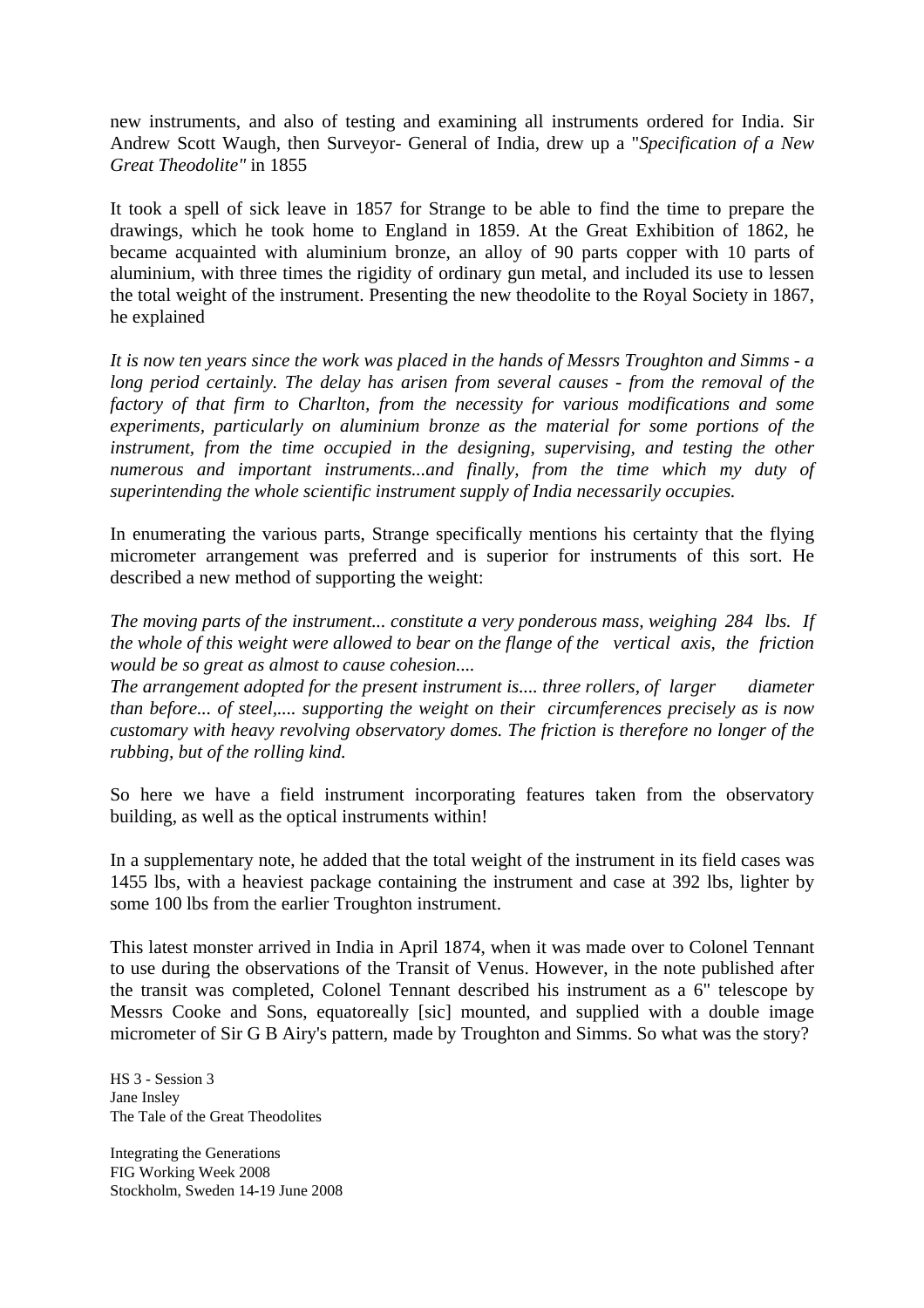In 1879, David Gill was appointed astronomer to the Cape, and given the task of building up the Observatory, its instruments and its scientific reputation. In his History of the Cape Observatory of 1913, Gill wrote that the Survey of India theodolite

*...."proved to be too heavy for transport to the tops of mountains.[ surprise!] It remained therefore unused in India until 1882, when, on the representation of General Walker, .. it was permanently lent to the Cape Observatory......The instrument, almost immediately on its arrival from India, was employed in making daylight observations of difference of azimuth and altitude between the Sun and the Great Comet of that year. Subsequently the errors of graduation of the circle, of the screws, and of the pivots were accurately investigated, and during 1885 and 1887 a large number of observations were made by Captains method for the determination of fundamental declinations. The instrument is particularly well adapted for this research, but the loss of the only available observer in 1887, and the necessity for making the corresponding zenith telescope observations compelled limitation of the use of the instrument. The pressure of other work has, until the present time, prevented the completion of this interesting investigation."* 

## **7. WHERE ARE THEY NOW?**

- − The first Ramsden Theodolite survived until 1940, when the headquarters of the Ordnance Survey at Southampton received a direct hit from a German bomb. The instrument had been stored in the basement, and was believed to have melted.
- − The Cary theodolite has a revered place with the Survey of India, in Dehra Dun; there is a museum there with a considerable number of the other instruments from the Great Trigonometrical Survey.
- The second Ramsden theodolite is preserved at the Science Museum in London, where it currently forms part of the display of the King George III collection of instruments of natural Philosophy and eighteenth century science.
- − Scraps from the third Ramsden theodolite were rescued recently from a Berne metal company and are in private hands. The Swiss topographic survey (Bundesamt fur Landestopographie Swiss Topo) has a display about Hassler's work, and there is a Ramsden Corner showing two microscopes and a telescope lens. The Swiss also found the instrument too cumbersome for their terrain. The smaller reflecting and repeating circles were far more handy.
- − Office in Cape Town by the Director of the Royal Observatory, Cape of Good Hope, in 1947. It now lives in the Museum of the Department of Land Affairs, Chief Directorate: Surveys and Land Information.

HS 3 - Session 3 Jane Insley The Tale of the Great Theodolites − The author's grateful thanks are due to Jim Smith, for the Everest connection, to Dr